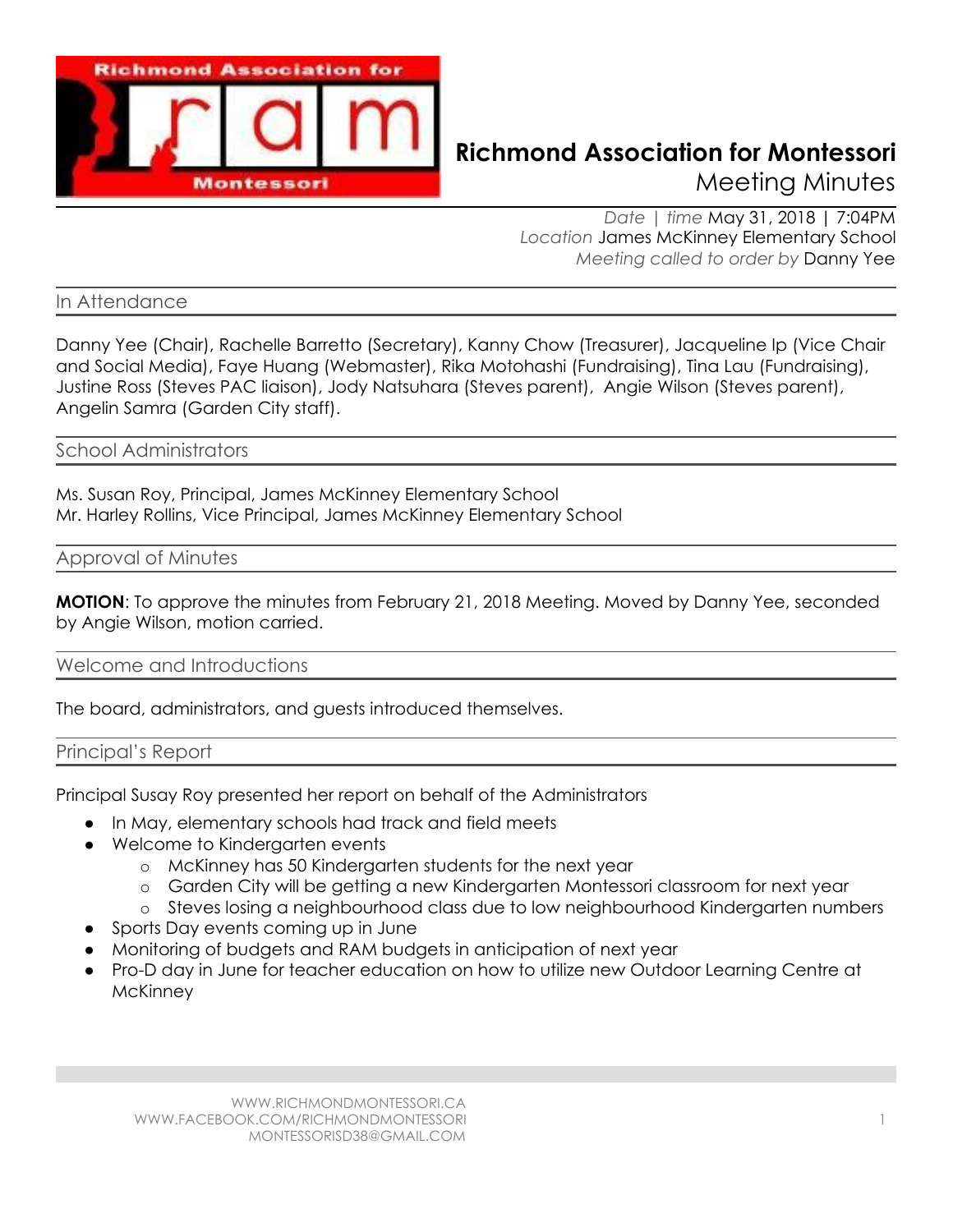### RAM Reports

Treasurer Report

- Refer to financial handout provided at meeting
- Not a lot of changes from previous meeting

**MOTION**: To approve the financials. Moved by Danny Yee, seconded by Justine Ross, motion carried.

#### Open Issues and New Business

**MOTION**: To approve to move forward \$1000 per school (total \$3000) from 2017-2018 Bursary budget line to 2018-2019 budget to fund Montessori Coaches Training. Moved by Jacqueline Ip, seconded by Danny Yee, motion carried.

- Jacqueline Ip had spoken with Susan Roy and Kirsty Gourlay and have put forward Montessori Coaches Training (Vancouver, BC)
	- o Date: 2-Day course in Oct 17-18, 2018
	- o Cost: \$350 plus 2 TOCs (around \$1000 per teacher)
	- o Criteria: 1 teacher per school
		- Someone who has shown leadership/mentorship previously
- There are interests from all three schools
- Administrators to let teachers know about opportunity

**MOTION**: To approve to expand RAM expenditure definition and guidelines to include movable furnishings (shelves, tables, and chairs). Moved by Jacqueline Ip, seconded by Kanny Chow, motion carried.

- May expand guidelines to technology down the road, however, declined to include in this motion at this time
	- o Allan Chuck had suggested that council look into Montessori software and/or applications to be purchased for computer lab (Feb 2018 RAM Meeting)
	- o Don Dixon had in the Steves wishlist for Apple TV to enable teachers and students to present material at their classrooms easily

**MOTION:** To approve to remaining 2017-2018 amount (\$2400 from bursary + residuals = \$7000 total) to help purchase chairs or other furnishings and allow schools until October 1, 2018 to spend their \$5000 2017-2018 budget (will reset afterwards). Moved by Danny Yee, seconded by Faye, motion carried.

- Jacqueline Ip and Susay Roy presented wobble stools for disruptive learning strategy
	- o Gives children different options (like wiggle cushions, kneeling, standing):
	- o Cannister style (Alphabet MOV Stool) currently used and has been successful at Grauer and Richmond Public Library Brighouse Branch
		- BOGO Half Price Event (until June 15) \$160 per stool x 21 classrooms
			- $\bullet$  2 each class = around \$7000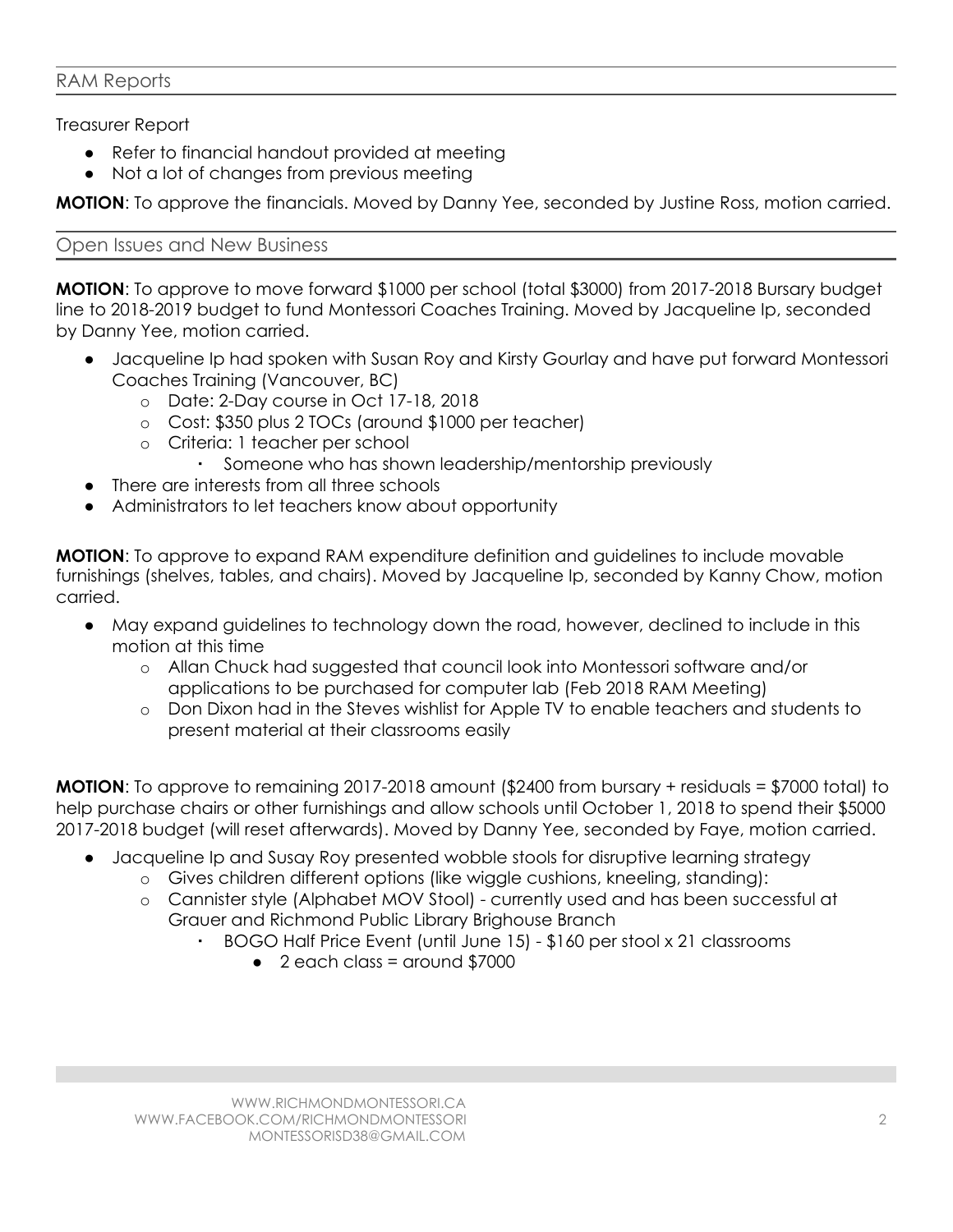- Angelin Samra has raised a question regarding shelving need specific to Montessori to display materials, as well another kindergarten classroom requesting new tables
	- o Jonti Craft has several options (based in USA)
	- o Susan Roy to reach out to other Montessori schools regarding which classrooms need what kind of shelves
	- o School District Purchasing Department to assess if something similar is available for bulk purchase in Canada
- **Deadline June 8** Each Montessori division teacher to decide if they wish to forego the approved 2 MOV Stools for added budgeting to movable storage. If no objections, 2 MOV Stoolsl will be purchased (subject to availability from supplier).

**MOTION**: To approve for approximately \$30,000 in contingency fund to go into a short-term GIC account. Moved by Danny Yee, seconded by Justine Ross, motion carried.

**MOTION**: To approve to plan for offering Post-secondary Scholarship to previous Montessori students. Moved by Danny Yee, seconded by Rika Motohashi, motion carried.

● During initial investigation by Danny Yee, this should be a relatively easy process

**MOTION**: To approve to expand social media presence. Moved by Jacqueline Ip, seconded by Danny Yee, motion carried.

- Website and Facebook do not seem to be enough to disseminate information to Montessori parents
- WeChat and Facebook groups to be started by Jacqueline Ip
	- Option to sign up will be presented through website, Facebook, newsletters, and meeting minutes
	- Purpose and Code of Conduct to be drafted and will be clear when joining groups
	- Rika Motohashi to look into MailChimp to start email subscription service
		- Appropriate consent wording to be determined
		- Consent and option to sign up will be presented through donation form at the beginning of next school year

#### **Danny Yee dissolved the current RAM executives and a call for nominations resulted in the following executives nominated and elected for the 2018-2018 school year:**

- Chair: Danny Yee
- Vice Chair: Jacqueline Ip
- Treasurer: Kanny Chow (last year)
- Secretary: Rachelle Barretto
- Social Media: Jacqueline Ip
- Webmaster: Faye Huang
- Steves Fundraising Committee: Rika Motohashi
- Steves PAC Liaison: Justine Ross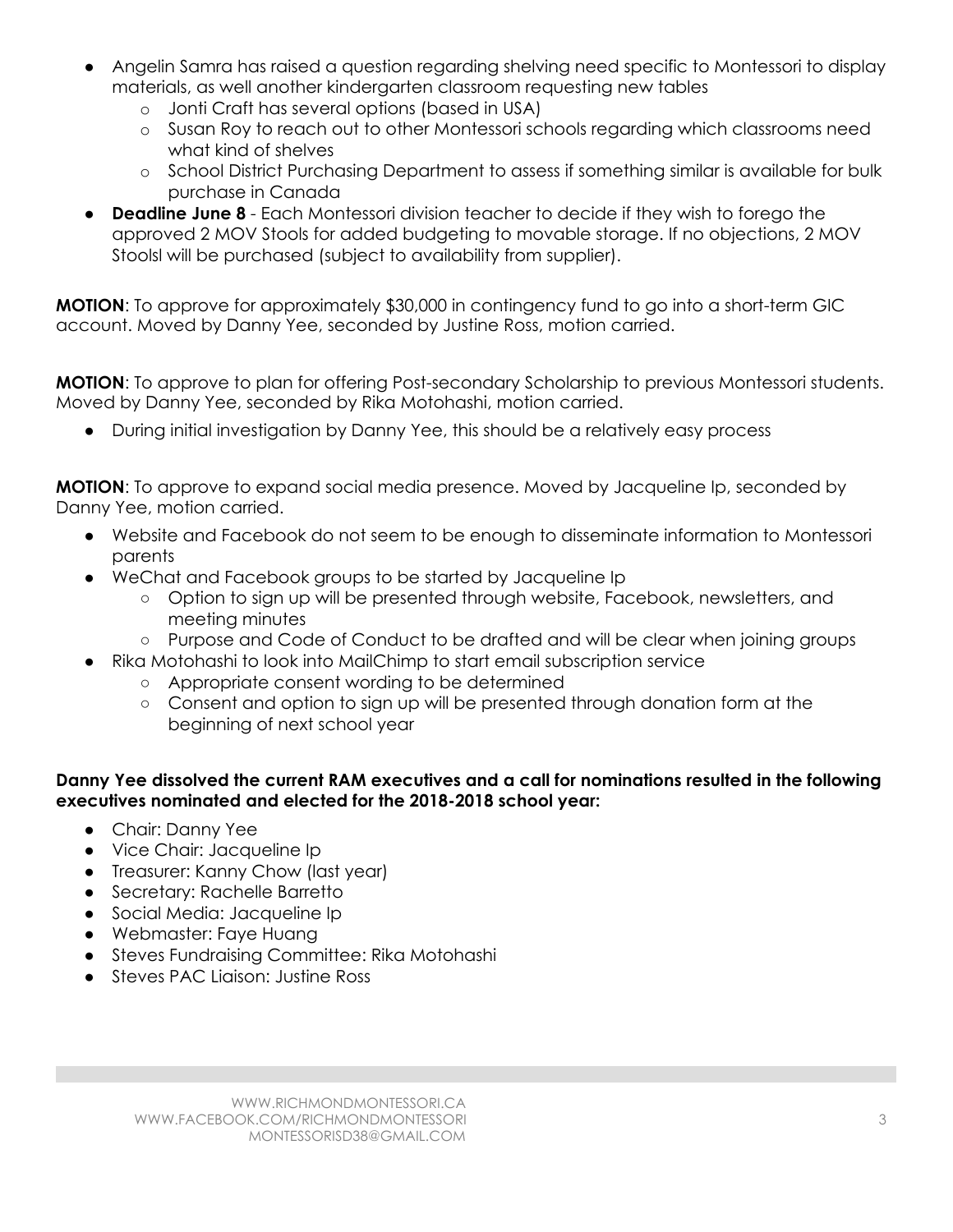Tina Lau has submitted resignation as Fundraiser for RAM, however, willing to continue helping out.

## **A call for nominations will be made at the next RAM meeting to fill the following RAM positions:**

- Treasurer-in-Transition
- Garden City Fundraising Committee
- McKinney Fundraising Committee
- Garden City PAC Liaison
- McKinney PAC Liaison

Jacqueline Ip showcased an example of Junior Great Books reading sets that McKinney and Garden City use

- There are Teacher and Student sets
- Consideration for future RAM bulk purchase, as it is ideal to purchase sets at a time
- Each school can also purchase with Montessori material funding budget
- Tabled until next meeting

It had been suggested that council create Montessori promotional material or guide for parents who are thinking of sending their child to Montessori (Feb 2018 RAM Meeting). Susan Roy suggested that for this type of material, RAM should coordinate with School District. Jacqueline Ip suggested a Montessori Math Night as additional strategy to reach out to new and existing Montessori parents.

• Tabled until next meeting

Don Dixon had suggested looking for a speaker who could talk about stress and anxiety (Feb 2018 RAM Meeting). Susan Roy suggested that this discussion should be district-wide.

Rika Motohashi will look into Vancouver Art Gallery Montessori-geared workshops/field trip for next year

● Tabled until next meeting

It was discussed if we could provide the schools with Montessori catalogues so they can create a wishlist (February 2018 RAM Meeting). Plan for administrators to ask Montessori teachers for their wishlist during each school's first Montessori meeting. This information would be used by RAM to determine how much fundraising is required for the school year.

● Tabled until next meeting

April Tanzler had suggested that the RAM Executive needs to look at revising the mandate of RAM given the new changes over the last few years (October 2017 RAM Meeting)

• Tabled until next meeting

Rachelle Barretto to file online annual report with BC Societies after AGM